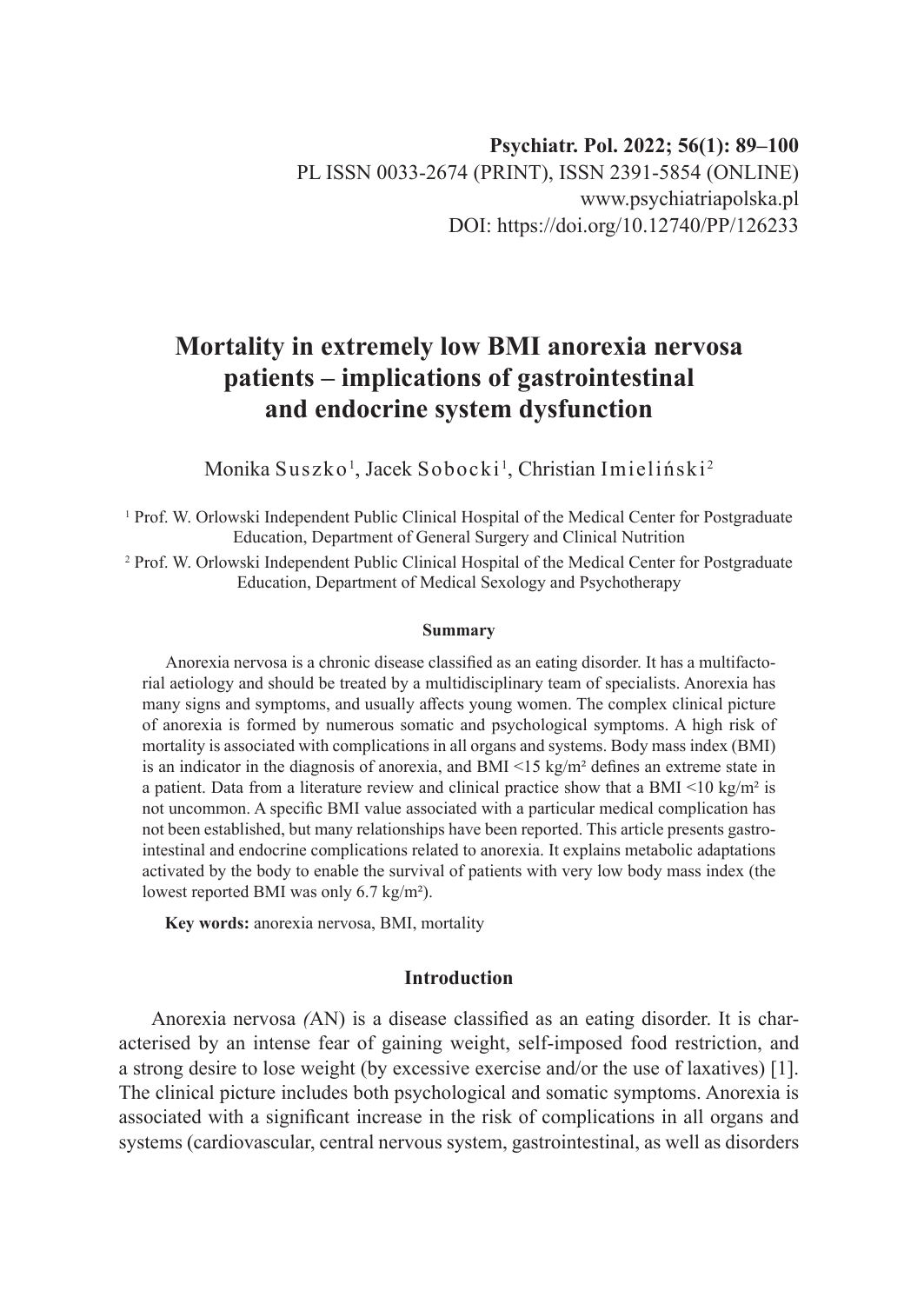of acid-base and water-electrolyte homeostasis). Because of the wide spectrum of symptoms, chronic nature, high mortality and prevalence, anorexia is one of the most serious chronic diseases affecting girls and young women in developed countries. The treatment of anorexia is multistage and requires the cooperation of a multidisciplinary team of specialists. An accurate estimation of the prevalence rate of anorexia is difficult, since most gathered data concern hospitalised patients [2].

Anorexia is diagnosed based on criteria in the DSM-IV (Diagnostic and Statistical Manual of Mental Disorders. Fourth edition) and ICD-10 (International Classification of Diseases and Related Health Problems. Tenth revision). According to DSM-IV, anorexia is diagnosed based on the following criteria: refusal to maintain bodyweight at or above minimally normal weight for height/age (less than 85th percentile); intense fear of gaining weight, even though underweight; disturbed by one's body weight or shape; self-worth influenced by body weight or shape. Recently, amenorrhea was dropped as a diagnostic criterion in DSM-5. The reason for this was the fact that anorexia also affects men, girls before menarche, and individuals on hormone therapy. DSM-5 also classifies atypical anorexia nervosa, which includes restrictive behaviours in individuals who do not have low body weight.

The main symptom of anorexia is low body weight and low body mass index (BMI). The DSM-5 classification includes four levels of severity of anorexia nervosa depending on the BMI value: extreme (BMI <15 kg/m²), severe (BMI 15-15.99 kg/m²), moderate (BMI 16-16.99 kg/m<sup>2</sup>) and mild (BMI  $\geq$ 17 kg/m<sup>2</sup>) [1].

#### Aetiology of anorexia nervosa

There are multiple risk factors for anorexia nervosa. The psychopathology of eating disorders is thought to result from the combined effect of many biological, psychological, sociological and environmental factors. Genetics and personality predispositions are also involved [3].

A review of the literature has revealed that the risk factors for AN include obstetric and perinatal complications, as well as neonatal factors (birth defects, prematurity, low birth weight). Personality traits formed during childhood, including anxiety, depression, perfectionism, and low self-esteem have been identified as risk factors for the development of anorexia. Puberty is associated with many changes (e.g. in hormone levels affecting the functioning of neurotransmitters in the brain) and creates a particular predisposition to anorexia [1].

The risk of eating disorders is much higher in women. Dissatisfaction with body appearance, its shape and size, is a risk factor for the development of all eating disorders. The perceived pressure to be thin from the media, and the internalisation of the thin beauty ideal produces body dissatisfaction. However, social and cultural pressures alone do not explain the occurrence of eating disorders [3].

The susceptibility to anorexia is associated with neuroendocrine abnormalities in the pituitary-hypothalamic axis. Disorders in the regulation of food intake are associated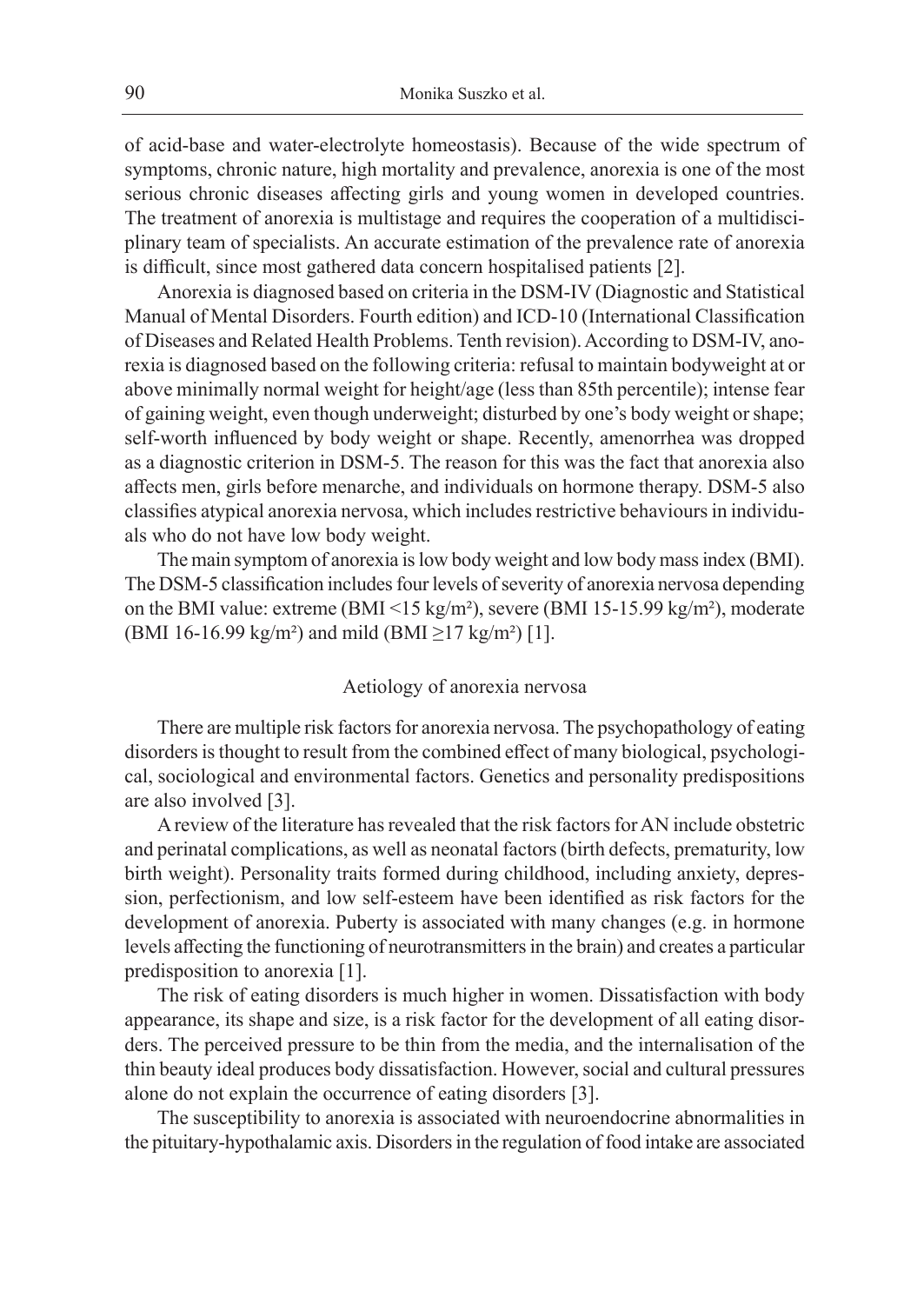with the secretion of neuropeptides and neurotransmitters. The mental performance of patients depends on the stage of anorexia nervosa, its duration and severity [4].

Studies on the structure of the brain in subjects with anorexia nervosa have provided inconsistent results and reflect the heterogeneity of approaches, and take into account various limiting criteria. Faster loss of weight and stronger restriction of solid and liquid food is associated with a smaller volume of grey matter in the brain, which may not necessarily be linked with the pathophysiology of AN. Research by Frank [5] has revealed larger left medial orbitofrontal gyrus rectus volume in both adolescents and adults with anorexia nervosa. The orbitofrontal cortex (OFC) is responsible for controlling human behaviour and instincts, and for social functioning, for example, through integrity with the limbic system, which controls desires [5]. Studies investigating anomalies in the area of the orbitofrontal cortex and the insular cortex in subjects with anorexia explained why, despite not eating, they feel no hunger [4]. A larger volume of the orbitofrontal cortex may contribute to the ability to stop food intake before satisfying hunger [5]. Anomalies in the anterior part of the insular cortex are associated with changes of self-perception and interoceptive awareness. Therefore, patients with AN may suffer from a fundamentally and physiologically altered sense of self. Cerebellar dysfunction, at least in part, can affect some aspects of AN psychopathology, such as obsessive behaviour, compulsive rituals and perseveration. Although anorexia nervosa is associated with changes in the brain, these changes normalise as the patient recovers from the disease. Thus, these changes probably do not contribute to the neurobiological aetiology of AN [4].

Anorexia nervosa is a hereditary disease and data indicate that relatives of patients with AN have an 11 times higher risk of developing AN. The heritability rate estimated for anorexia nervosa is 0.48-0.74. Significant genetic correlations were reported between AN and BMI [6]. Studies revealed that estradiol moderates genetic influences on eating disorders. This is one of the most important epigenetic mechanisms of disease development. High estradiol status is associated with the magnitude of genetic effects regardless of age and physical signs of puberty [7]. Genetic and epigenetic factors contributing to AN have not been explained in detail. Genome-wide association studies *(*GWAS), despite inconclusive results, are expected to identify genetic markers of AN [6].

#### Complications related to anorexia nervosa

Unlike other psychiatric disorders, eating disorders are associated with a high incidence of medical complications. Deficiencies associated with malnutrition may be a predisposing factor for organ dysfunction. Dysfunction may affect almost all systems and organs. Dehydration, severe hypotension, arrhythmia and heart failure can cause critical reduction of organ perfusion. Some of the complications can be permanent and do not subside even after successful treatment of AN and normalisation of body weight [2].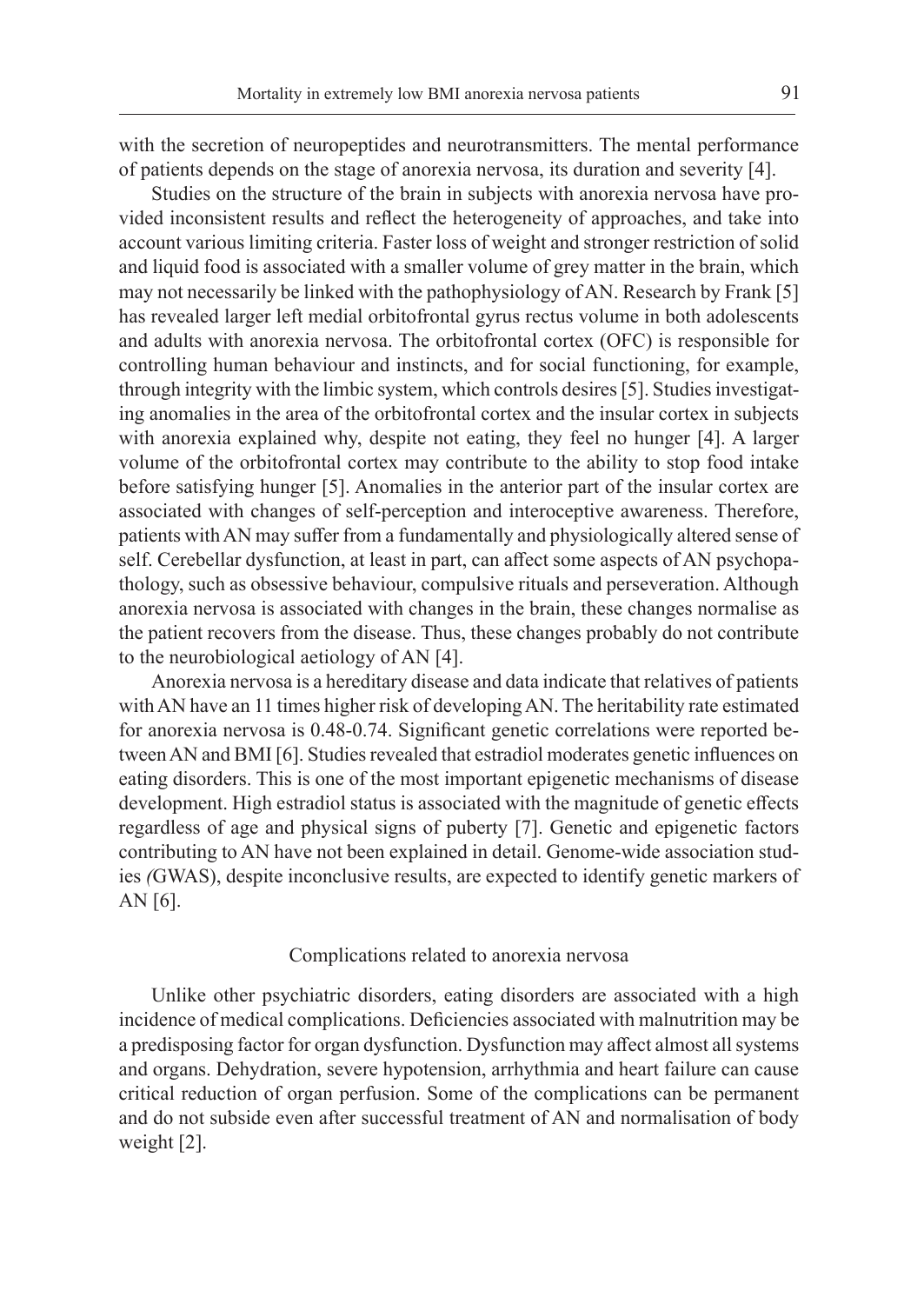## Gastrointestinal system

Gastrointestinal symptoms are frequently reported by patients with anorexia nervosa. Salvioli et al. [8] examined 48 patients with eating disorders (including 39 with AN), and found postprandial fullness in 96%, abdominal distension in 90%, and abdominal pain and gastric distension in more than 50% of patients. There was also a significant correlation between gastroesophageal symptoms and values of the hypochondriasis scale. The presence of gastrointestinal symptoms is related to psychopathological traits. Oesophageal and gastrointestinal symptoms resolved in patients with normal hypochondriasis and hysteria scores [8].

Despite the fact that dysphagia is frequently reported in patients with AN, the lack of documented abnormalities in oesophageal motility may suggest other swallowing disorders [9]. Malnutrition leads to weakening of the throat muscles, and the ingested food, both liquid and solid, may be accidentally aspired. It is worth considering a diet including foods with more acceptable texture or the temporary insertion of a feeding tube, until sufficient weight gain is achieved and swallowing function has improved [3].

Food restriction may cause the development of gastroparesis (called delayed gastric emptying). Bloating, abdominal pain and early satiety are the main symptoms of this condition. Abnormalities in gastric emptying, which can be assessed by scintigraphy, eventually resolve with weight gain [10]. A rare complication of gastroparesis is gastric dilatation, which should be diagnosed by abdominal X-ray. This anomaly may lead to abdominal compartment syndrome (ACS). Progressive acute gastric dilatation increases intra-abdominal pressure (IAP), which threatens the function of many organs. In patients not diagnosed for this problem, acute gastric dilation may result in hemodynamic complications and, consequently, even death [9].

Functional disorders of the gastrointestinal system in patients with anorexia equally often include constipation and bloating. Reported data indicate that constipation affects about 67-83% of patients with AN. Functional constipation may be caused by restricted food intake or poor nutrition and hypokalaemia [10]. Many patients with chronic constipation have colonic distention due to rectal motor dysfunction, and this can inhibit gastric emptying [9]. It is unclear whether the delayed gastrointestinal transit, as a pre-existing physiological condition, predisposes patients to eating disorders, or delayed transit is a consequence of starvation. Approximately 41-52% of individuals with eating disorders have irritable bowel syndrome (IBS) and functional symptoms may persist even after recovery. Abdominal radiological tests may be useful in the diagnosis of these patients [10].

Another complication diagnosed in patients with anorexia is superior mesenteric artery syndrome (SMAS; Wilkie's syndrome). It is caused by the compression of the third and final portion of the duodenum between the aorta and the superior mesenteric artery. Significant loss of visceral (mesenteric) fat in patients with AN contributes to aortomesenteric angle reduction. The symptoms of SMAS include loss of appetite, postprandial abdominal pain along with early satiety, nausea and vomiting. Contrast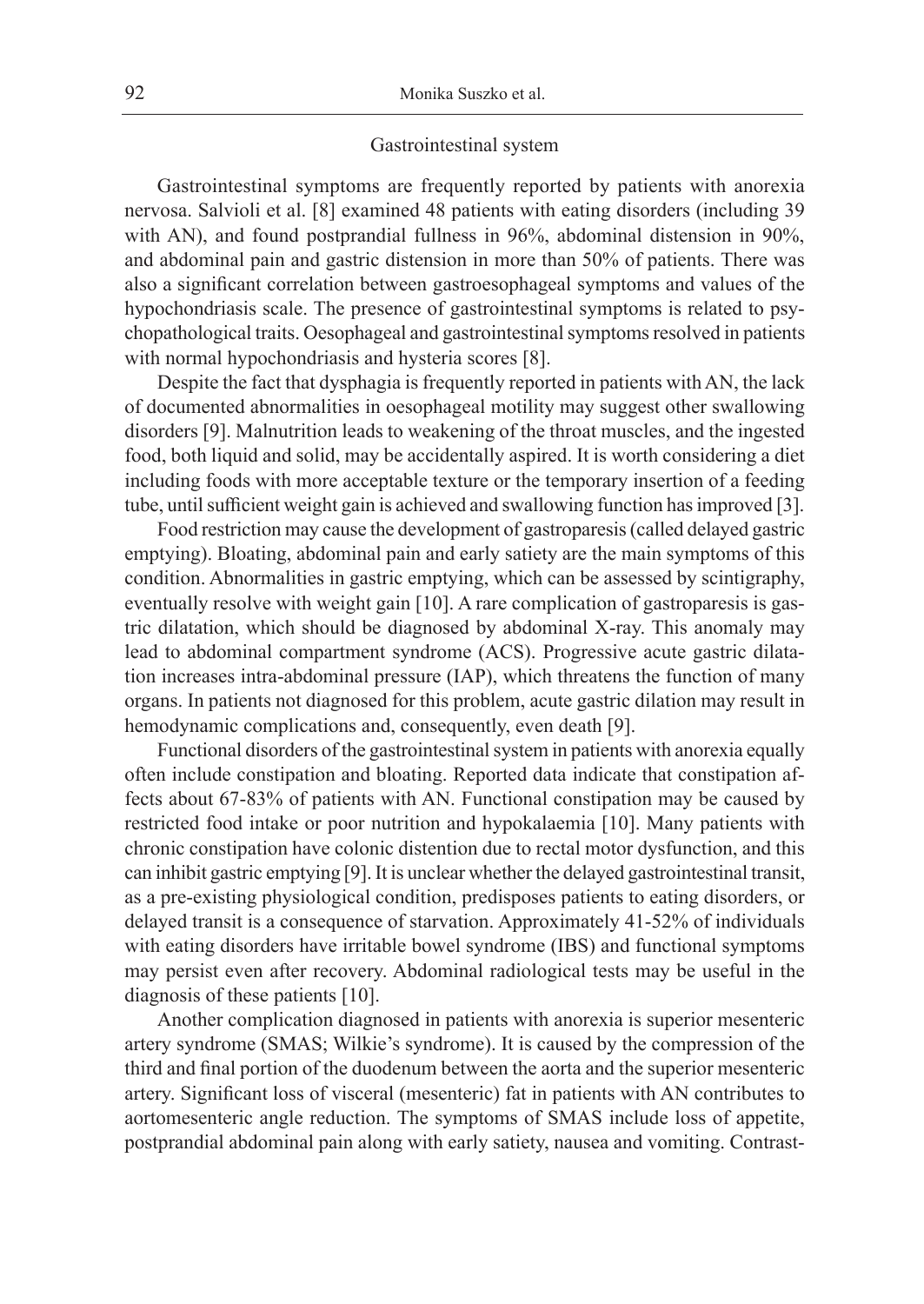enhanced abdominal computed tomography is useful in diagnosing SMAS. Treatment of SMAS is aimed at restoring normal body weight and mesenteric fat [10].

Abnormal levels of hepatic transaminases (aspartate transaminase – AST and alanine transaminase – ALT) have been reported in 43-53% of patients with anorexia nervosa on admission to hospital. Suggested aetiologies include ischaemic hepatitis caused by liver hypoperfusion, fatty liver disease with oxidative stress caused by low glutathione levels, and starvation-induced autophagy of hepatocytes [11]. It was clinically proven that the risk factors for increased levels of transaminases (greater for ALT than AST) are young age (<30 years), low BMI, restrictive anorexia nervosa (ANR) and male sex. Hanachi et al. [12] reported that ALT and AST levels normalised after four weeks of enteral nutrition in 96% of patients with AN. In addition, a significant correlation between elevated ALT levels during nutritional therapy and delayed onset of weight gain was recently demonstrated. The incidence of liver enzyme disorders also correlated with hypoglycaemia and the development of hypophosphataemia during refeeding [3].

Patients with more severe malnutrition require careful, progressive nutritional management, because excessive caloric intake may cause temporary fatty liver disease, detectable on ultrasound examination. It is suggested that fatty liver disease is a consequence of an imbalance between hepatic triacylglycerol synthesis and secretion with reduced lipoprotein synthesis, due to restricted availability of amino acids [13]. In malnourished patients the initial autophagic reaction allowing them to cope with nutrient deprivation is probably induced as the hepatoprotective mechanism by preventing hepatocyte cell death and liver insufficiency. When malnutrition progresses and BMI decreases, transaminase levels reach their peak, which is followed by liver insufficiency. Cell death occurs through autophagy, and hepatocytes are formed from numerous autophagosomes. Therefore, liver histological analysis does not disclose features of necrosis or apoptosis, despite a significant increase in detected levels of transaminases. Rare cases of acute liver damage were reported in patients with anorexia nervosa [14].

Acute pancreatitis is another rare complication in patients with AN, but it has been reported in patients at the early stages of nutritional therapy. Possible aetiology involves the relationship between malnutrition and duodenal stasis and the transformation of trypsinogen to trypsin. This leads to the subsequent activation of other proteases, which, as a result of bile reflux, cause damage to pancreatic cells [2].

# Endocrine system

People with anorexia nervosa have a number of functional abnormalities in the endocrine system [15]. Various adipokines, such as resistin, adiponectin and leptin, as well as gastrointestinal hormones, ghrelin and anorexigenic neuropeptide PYY, play an important role in transmitting information between peripheral and hypothalamic appetite control centres. The level of leptin, an anorexigenic hormone secreted by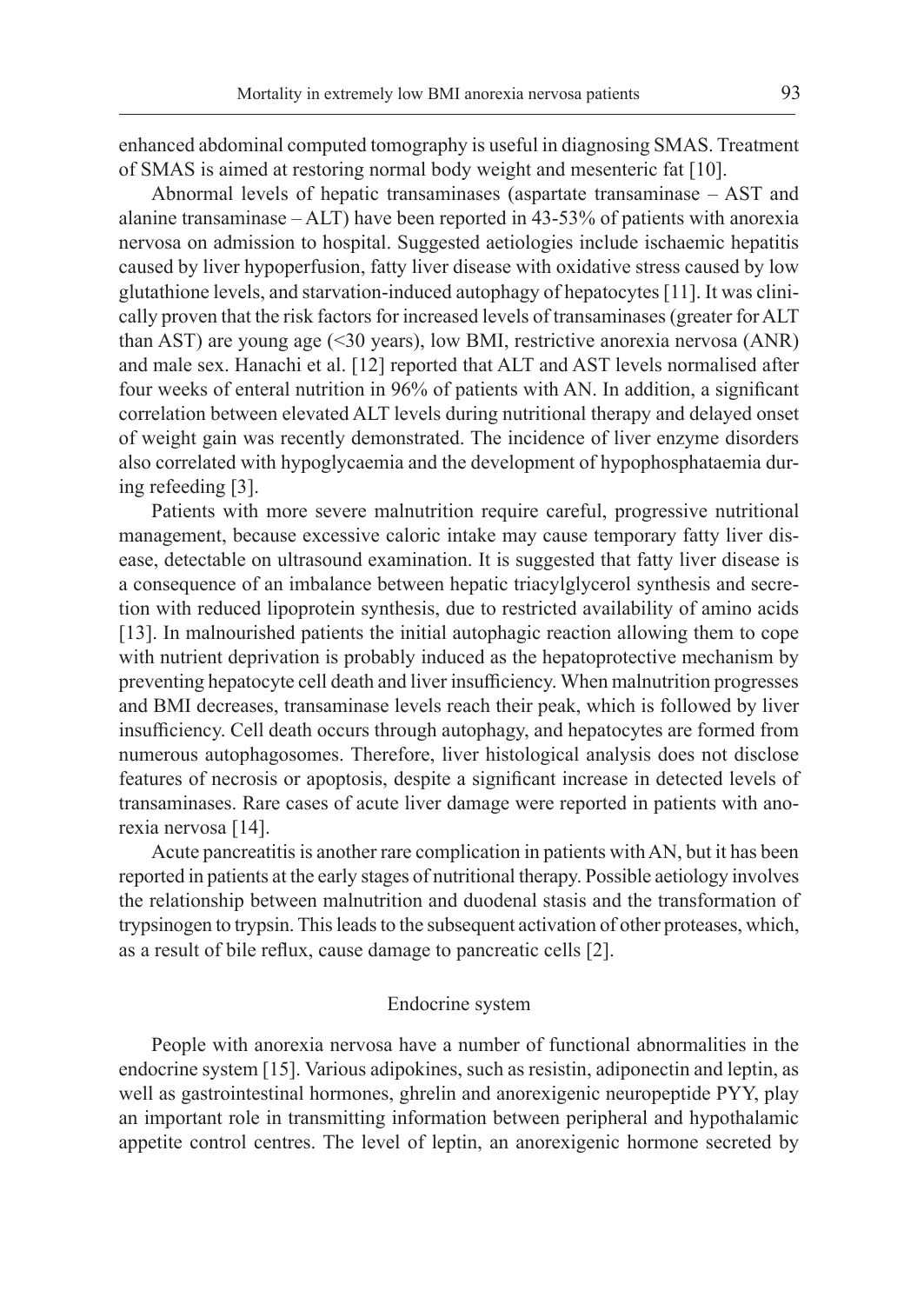adipocytes after a meal, is significantly lower in women with AN [16]. In contrast, the levels of ghrelin, an appetite-stimulating hormone secreted by the stomach fundus, are elevated, probably in response to low energy status. A negative correlation between the level of ghrelin and BMI and body fat mass was reported. Clinical studies demonstrated the association between the parameters of endogenous ghrelin and levels of growth hormone (GH), cortisol, total triiodothyronine  $(T_3)$ , and luteinizing hormone (LH) [17]. Paradoxically, the level of PYY hormone is elevated in patients with anorexia nervosa, as it is secreted by intestinal cells in response to food intake, which is reduced [18].

Hypercortisolaemia, which appears to result directly from malnutrition, has been reported in patients with AN. A study by Misra et al. [19] revealed that cortisol halflife trended higher in girls with AN, and cortisol levels did not reduce after a single oral glucose load. The authors of this report suggested that sustained weight recovery for a longer period of time may be necessary to see changes in other secretory characteristics and in cortisol response to an oral glucose load. This study also showed a negative correlation between cortisol and glucose and insulin levels, and documented that low glucose levels are a major factor stimulating cortisol secretion in AN. Thus, in malnourished individuals, cortisol is additionally involved in maintaining adequate blood glucose levels. The relationship between nutritional status and cortisol secretion was also confirmed by correlation analyses of cortisol and leptin levels [19]. Strong negative correlations between cortisol levels and markers of bone formation have also been reported. Therefore, high cortisol levels in patients with AN may be a factor responsible for bone loss [3]. In addition, high cortisol levels in patients with AN were negatively correlated with BMI and body fat mass [2].

In patients with malnutrition growth hormone is released more frequently, resulting in resistance to GH, and thereby reducing the level of insulin-like growth factor I (IGF-I). A positive correlation between the levels of IGF-I, an important anabolic hormone, and BMI and body fat mass was reported. IGF-I values vary depending on the state of undernutrition; for example, four days of fasting was associated with a 40% reduction in IGF-I levels, which normalized after the start of iv hyperalimentation [20]. Resistance to growth hormone may be an adaptive response to malnutrition. Low IGF-I levels help preserve energy by reducing expenditure on the growth of tissues, including the growth and maintenance of bone mass. GH levels probably increase as a result of positive feedback in the pituitary gland through low IGF-I levels [16], as well as in response to high ghrelin levels. During fasting and long-standing malnutrition, ghrelin receptors stimulate GH secretion, thus ensuring blood glucose levels sufficient for survival [17]. Increased GH levels may also be important for the mobilisation of fat reserves during nutritional deficiency. Therefore, elevated GH levels may be necessary for energy mobilisation, while low IGF-I levels help reduce energy consumption [16].

A strong correlation between thyroid hormone levels and nutritional status, i.e. BMI and body fat mass was reported [18]. The study indicated that levels of thyroxine  $(T_4)$  and  $T_3$  in girls with AN were lower than in the control group. No changes were observed with regard to thyrotropic hormone (TSH) levels. Positive correlations between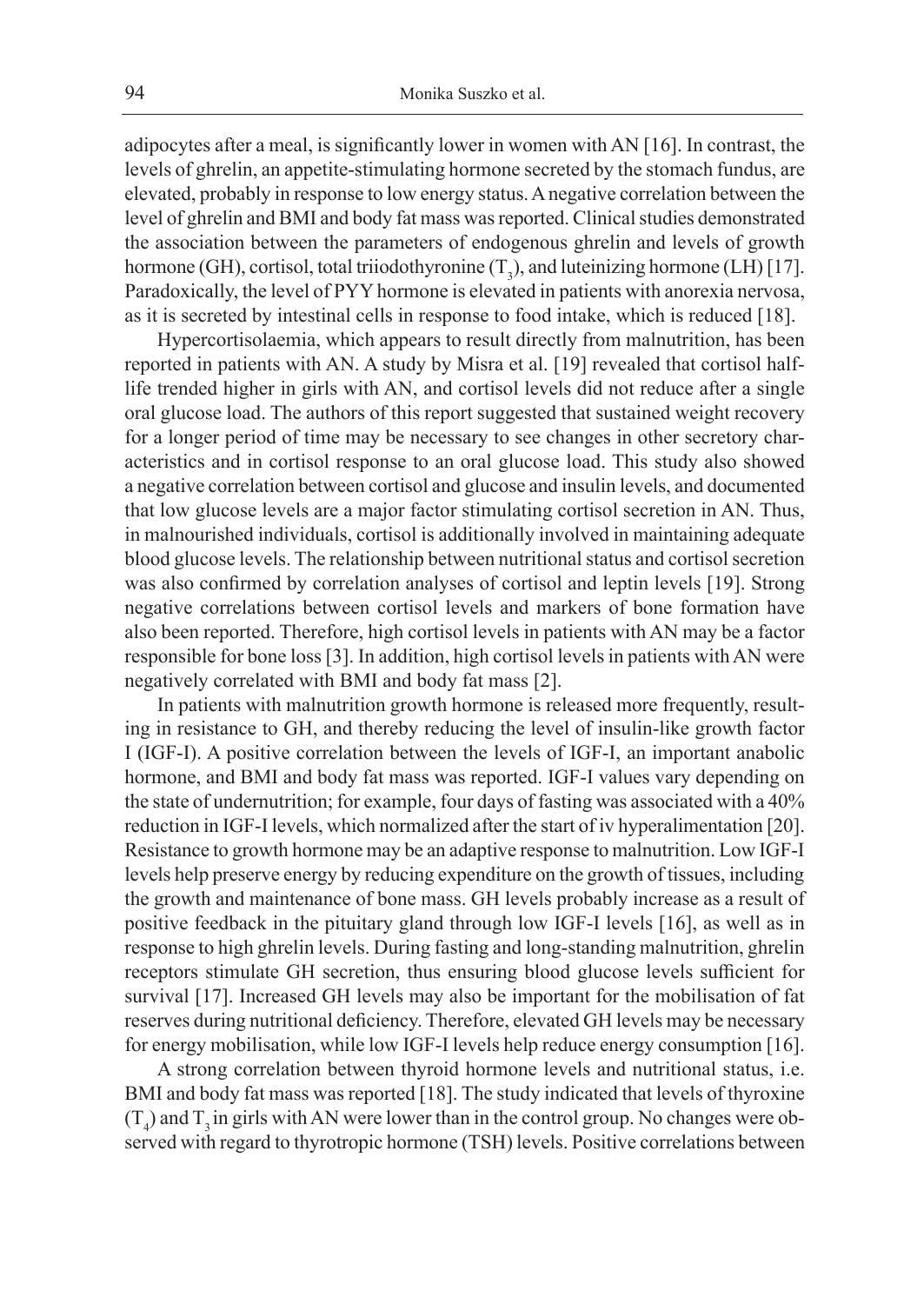total  $T_4$  and  $T_3$  and leptin levels, but negative correlations between these hormones and ghrelin were found [21]. Thus, low levels of leptin and ghrelin peaks in patients with AN can contribute to a decline in thyroid hormone levels [18]. These mechanisms are an adaptive response allowing the body to reduce its metabolic rate and therefore energy expenditure, as suggested by the fact that increases in  $T$ , with weight recovery are associated with increases in resting energy expenditure [16].

Food restrictions and excessive exercise reduce glycogen reserves in the liver and lead to the impairment of hepatic gluconeogenesis. Failure to maintain safe blood glucose levels in severe stages of AN may cause sudden death. Rare cases of reactive hypoglycaemia together with elevated levels of insulin secretion were reported in patients with anorexia nervosa after a rapid increase in energy intake. Reportedly, type 1 diabetes in patients with AN is associated with a higher risk of mortality. The glucose level in patients with AN is difficult to control. Mild hyperglycaemia (glucose levels lower than 250 mg/dl) is even acceptable in these patients during the early stages of nutritional treatment [2]. However, some patients with insulin-dependent diabetes can induce weight loss by reducing their insulin doses, thus inducing hyperglycaemia and osmotic diuresis, which accelerates microangiopathy [3].

Changes also affect sex hormones in both men and women with anorexia. Patients with AN have low levels of gonadotropins and significant oestrogen and testosterone deficiency. Low levels of gonadotropin-releasing hormone (GnRH), LH, and folliclestimulating hormone (FSH) were also observed. The LH levels can be higher in patients with other endocrine disorders, such as polycystic ovary syndrome (PCOS) [15]. Most often, the absence of menstruation in patients with anorexia is a secondary complication and usually results from the loss of 10-15% of the normal body weight. Approximately 20% of patients may experience amenorrhoea before reaching significant weight loss. The incidence of fertility problems increases in patients with AN due to the absence of ovulation and decreased libido. Anorectic pregnant women are at higher risk of foetal abnormalities, miscarriages, caesarean section, as well as perinatal mortality [2].

## Mortality in anorexia nervosa

Anorexia nervosa has the highest mortality rate of any psychiatric disorder, most likely because of complications. Most deaths of patients with AN are a direct consequence of starvation and cardiac complications [3]. Fifty percent of deaths in patients with anorexia are due to sudden cardiac events and developed arrhythmia, but are not due to the prolonged QT interval as was previously believed. Higher risk of death in critically ill patients is associated with hypoglycaemia. Leukocytopaenia and the associated increased risk of infection are also considered to be the leading cause of death in AN  $[15]$ .

The reported standardised mortality ratio (SMR) was 0.71 for a 27-year observation period, 5.86 [22] and 12.8 [23]. These differences in SMR values may partly be attributed to the duration of the follow-up period in the analysed patients. Shorter stud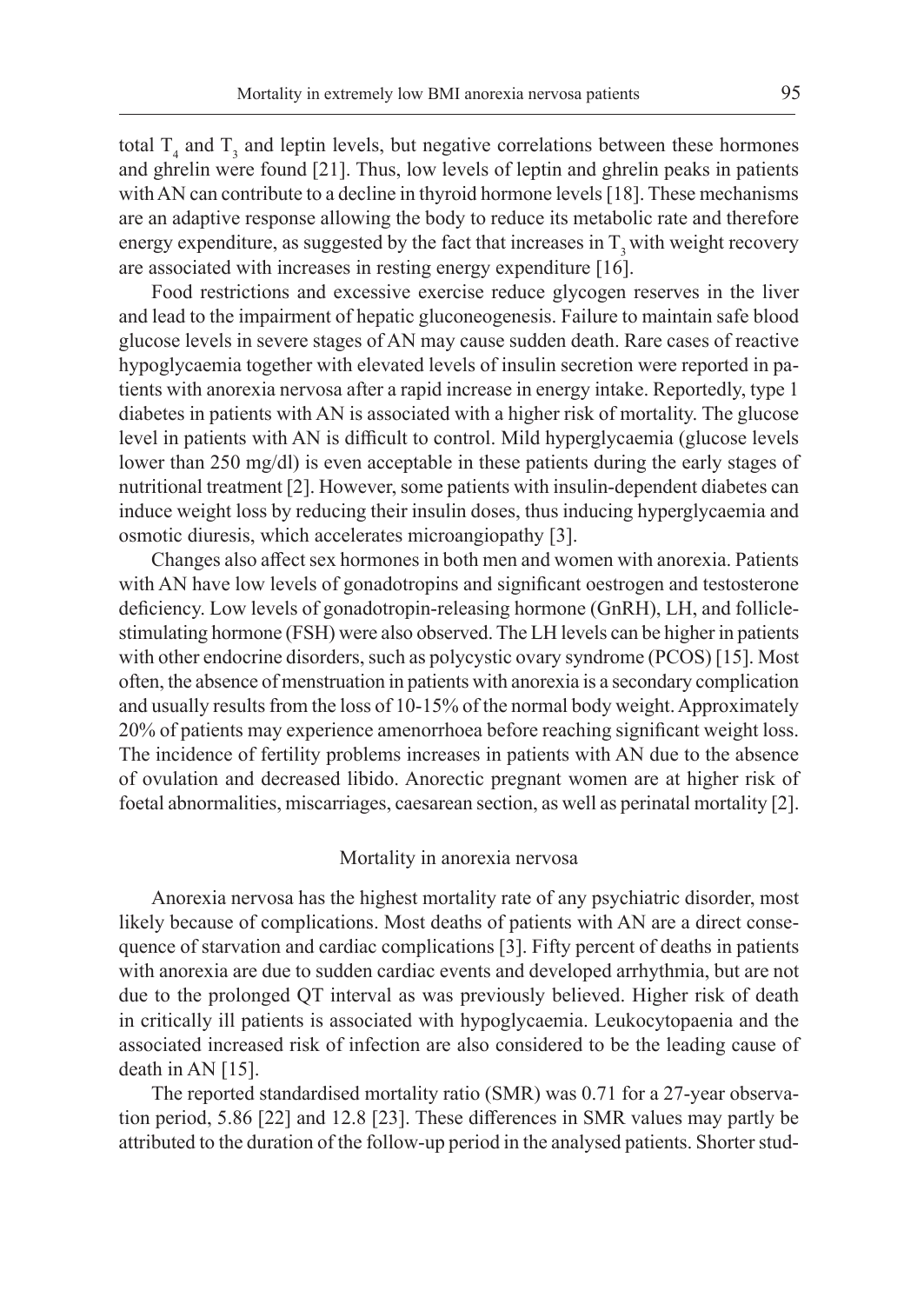ies revealed higher values of SMR. The weighted mortality rate (i.e. deaths per 1000 person-years) reported in a meta-analysis was 5.1 for AN, and one in 5 individuals who had died committed suicide [22]. The authors of a 21-year observational study reported that 50.6% of patients fully recovered, 10.4% still met diagnostic criteria for anorexia nervosa, and 15.6% of patients died [24]. Another study revealed the mortality rate at 6.6% [23]. Analysis of data from a Japanese database for 669 patients revealed 0.7% in-hospital mortality. Five patients who died had a BMI lower than 11 kg/m<sup>2</sup> [25]. Another study demonstrated that among 41 patients with severe AN (mean BMI:  $10.1 \pm 0.57$  kg/m<sup>2</sup>) one patient died, two had myocardial infarction, two had acute pancreatitis, and five suffered from mental confusion [26]. According to the report, 14 patients with BMI lower than 11 kg/m² were admitted to hospital, and only seven of them survived [27].

Factors related to the mortality of hospitalised patients with AN remain unclear. Studies have demonstrated a strong correlation between the age of patients with anorexia and the risk of mortality. A higher survival rate is observed in young patients, and the disease gets worse with age [1].

# BMI as a prognostic factor for the treatment of AN

Body mass index is one of the most useful and widely available measures of nutritional status. Kawai et al. [28] empirically demonstrated that body temperature and blood pressure fluctuated significantly depending on the patient's condition, which is why these parameters are more difficult to use as guidelines for the need for urgent hospitalisation. The researchers suggest that BMI is easier to use than the above-mentioned parameters, and its use may contribute to the prevention of serious medical complications.

It should be kept in mind that BMI and body weight do not always reflect the patient's actual physical status. Many patients with anorexia often drink large amounts of water before the scheduled medical appointment, and the hydration distorts test results. El Ghoch et al. [29] suggested a BMI cut-off  $\leq$ 16.5 kg/m<sup>2</sup> as a clinical threshold for determining AN severity. BMI is used to determine the target body weight during treatment, with obvious adjustment for the baseline body weight and stage of puberty. In addition, the demand for energy during realimentation in patients with AN is associated with the initial BMI. In short-term weight-restored adult females with AN, BMI, but not body fat percentage or distribution, at inpatient discharge is associated with long-term normal weight maintenance [30].

There are no studies that determine what BMI value is associated with a particular medical complication, but many relationships have been reported [12]. Survival of patients with very low BMI is possible because of complex metabolic adaptations [31]. It is unclear, however, whether the metabolic adaptation is due to a reduction in fat-free body mass or due to the activation of energy-preserving mechanisms. Patients with anorexia nervosa and a mean BMI of 15.6 kg/m² had a reduced basal metabolic rate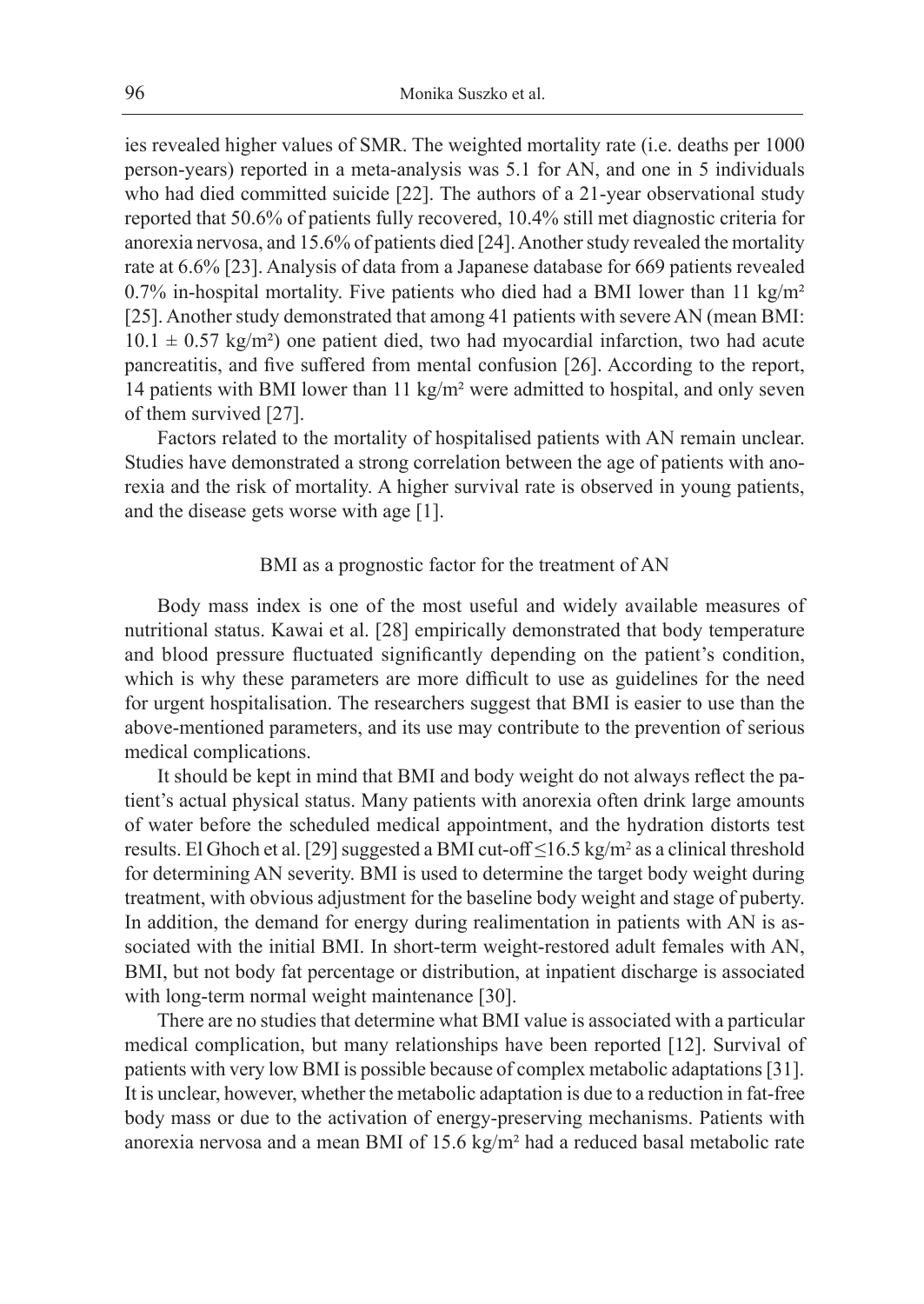(BMR) adjusted to fat-free mass (FFM) compared to patients who recovered from AN and controls with normal body weight. Several mechanisms could be responsible for changes in energy expenditure and metabolic adaptations to weight loss, including alterations in hormone levels, thyroid metabolism, insulin secretion and leptin levels [32].

According to the DSM-5 classification, extreme anorexia nervosa is diagnosed in patients with BMI  $\leq$  15 kg/m<sup>2</sup>. The clinical implications of low BMI include a significant risk of chronic anorexia and death associated with emaciation. Hebebrand et al. [27] reported that BMI lower than 13 kg/m² was considered a cut-off value for weight loss and poor prognosis. Starving patients with BMI 13-14 kg/m² satisfy the demand for energy by converting fat into protein. It is believed that the rate of BMI reduction during starvation increases even more due to the metabolism of fatty acids that have the highest calorific value. When all fat reserves are depleted during starvation, other proteins in muscles (including the myocardium), blood and cell membranes are degraded [28].

Many adaptations in patients with extremely low BMI have been reported. One report presents the case of a 27-year-old woman from Japan with a BMI of 8.5 kg/m², admitted to hospital due to coma. Her condition strongly suggested the involvement of severe hypoglycaemia in the pathogenesis of central pontine myelinolysis *(*CPM). The patient survived but suffered permanent neurological damage [33]. However, even lower BMI values have been documented. One case report described a 29-year-old woman successfully treated in a specialist medical centre. Her BMI was 7.8 kg/m<sup>2</sup> on admission. She was fully conscious and had acceptable values of blood pressure, heart rate and body temperature, unexpected for a patient with such a low BMI [31]. The case of a 29-year-old woman with a BMI of 7.6 kg/m² was reported in 1990 [34].

It would seem that the body mass index of a live person could not be lower than that. A review of studies and clinical data revealed that the lowest BMI value ever recorded in AN patients was  $6.7 \text{ kg/m}^2$ . On admission to hospital a 31-year-old woman had a body weight of 19 kg with a height of 168 cm. After 10 days of nutritional therapy the patient suffered from an acute mitral valve endocarditis. Echocardiographic assessment furthermore showed severely impaired left and right ventricular function. Chronic malnutrition, as well as septic endocarditis that caused myocardial insufficiency resulting in an increased risk of death, renal failure and pneumonia were observed in this patient [35].

#### **Conclusions**

Anorexia nervosa is a multifactorial and multistage disease. AN is associated with the risk of many medical complications, and their severity increases with the decrease in the patient's body weight. Most of these complications, often serious ones, resolve after weight gain and nutritional treatment. Complex metabolic adaptations allow for the survival of patients even if they have extremely low BMI. The value of BMI beyond which survival is impossible cannot be clearly established. It is not certain if a BMI of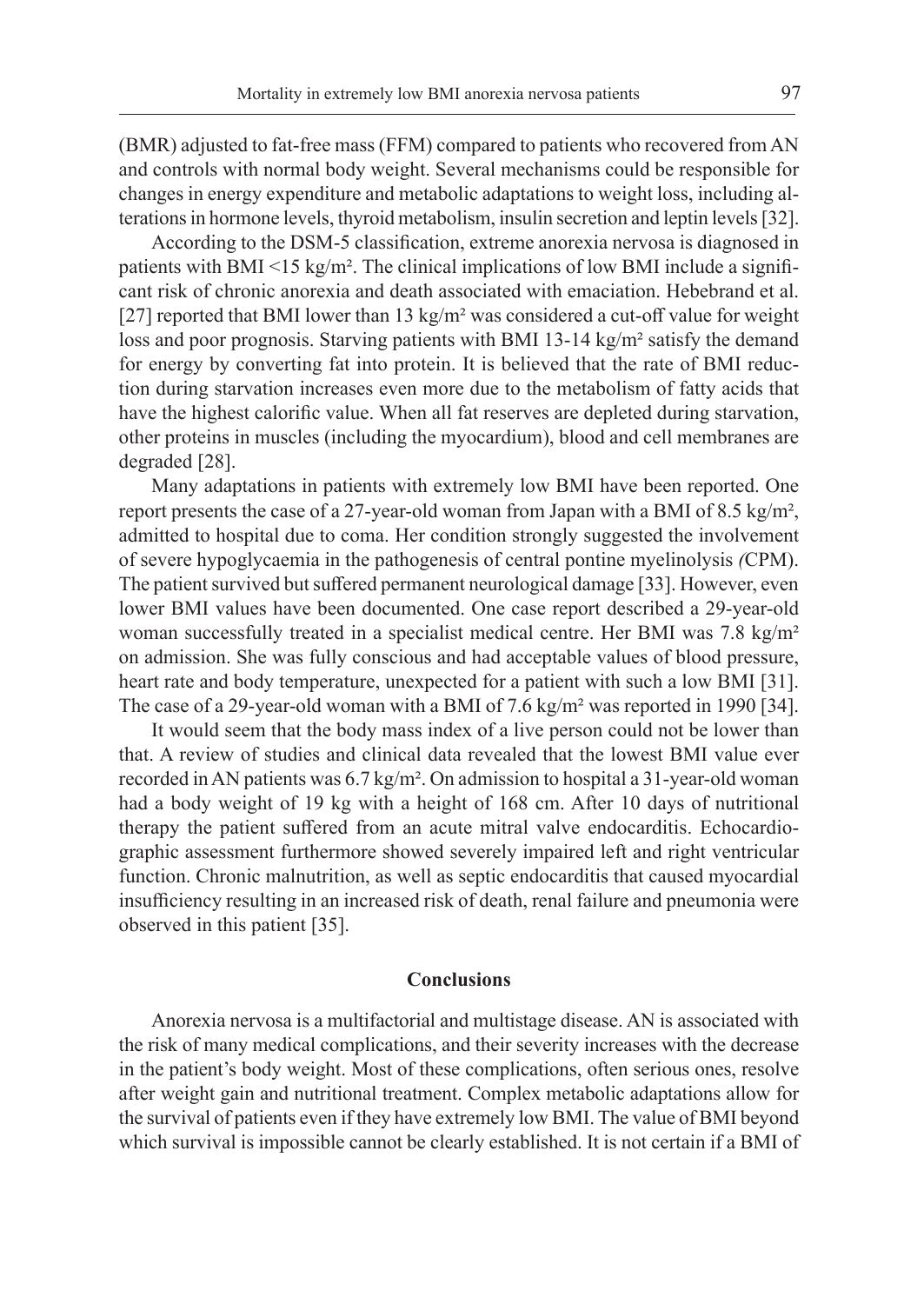$6.7 \text{ kg/m}^2$  is the critical and final cut-off value. However, the incidence of anorexia nervosa is clearly increasing, and this problem requires further and more detailed research.

# **References**

- 1. Zipfel S, Giel KE, Bulik CM, Hay P, Schmidt U. *Anorexia nervosa: Aetiology, assessment, and treatment.* Lancet Psychiatry 2015; 2(12): 1099–1111.
- 2. Mehler PS, Brown C. *Anorexia nervosa Medical complications.* J. Eat. Disord. 2015; 3: 11.
- 3. Westmoreland P, Krantz MJ, Mehler PS. *Medical complications of anorexia nervosa and bulimia.* Am. J. Med. 2016; 129(1): 30–37.
- 4. Kaye WH, Wierenga CE, Bailer UF, Simmons AN, Bischoff-Grethe A. *Nothing tastes as good as skinny feels: The neurobiology of anorexia nervosa.* Trends Neurosci. 2013; 36(2): 110–120.
- 5. Frank GK. *Advances from neuroimaging studies in eating disorders.* CNS Spectr. 2015; 20(4): 391–400.
- 6. Yilmaz Z, Hardaway A, Bulik C. *Genetics and epigenetics of eating disorders.* Adv. Genomics Genet. 2015; 5: 131–150.
- 7. Klump KL, Keel PK, Sisk C, Burt SA. *Preliminary evidence that estradiol moderates genetic influences on disordered eating attitudes and behaviors during puberty.* Psychol. Med. 2010; 40(10): 1745–1753.
- 8. Salvioli B, Pellicciari A, Iero L, Di Pietro E, Moscano F, Gualandi S et al. *Audit of digestive complaints and psychopathological traits in patients with eating disorders: A prospective study.* Dig. Liver Dis. 2013; 45(8): 639–644.
- 9. Chial HJ, McAlpine DE, Camilleri M. *Anorexia nervosa: Manifestations and management for the gastroenterologist.* Am. J. Gastroenterol. 2002; 97(2): 255–269.
- 10. Sato Y, Fukudo S. *Gastrointestinal symptoms and disorders in patients with eating disorders.*  Clin. J. Gastroenterol. 2015; 8(5): 255–263.
- 11. Nadelson AC, Babatunde VD, Yee EU, Patwardhan VR. *Expanding the differential diagnosis for transaminitis in patients with anorexia nervosa.* J. Gen. Intern. Med. 2017; 32(4): 486–489.
- 12. Hanachi M, Melchior JC, Crenn P. *Hypertransaminasemia in severely malnourished adult anorexia nervosa patients: Risk factors and evolution under enteral nutrition.* Clin. Nutr. 2013; 32(3): 391–395.
- 13. De Caprio C, Alfano A, Senatore I, Zarrella L, Pasanisi F, Contaldo F. *Severe acute liver damage in anorexia nervosa: Two case reports.* Nutrition 2006; 22(5): 572–575.
- 14. Kheloufi M, Boulanger CM, Durand F, Rautou PE. *Liver autophagy in anorexia nervosa and acute liver injury.* Biomed. Res. Int. 2014; 2014: 701064.
- 15. Warren MP. *Endocrine manifestations of eating disorders.* J. Clin. Endocrinol. Metab. 2011; 96(2): 333–343.
- 16. Schorr M, Miller KK. *The endocrine manifestations of anorexia nervosa: Mechanisms and management.* Nat. Rev. Endocrinol. 2017; 13(3): 174–186.
- 17. Misra M, Miller K, Kuo K, Griffin K, Stewart V, Hunter E et al. *Secretory dynamics of ghrelin in adolescent girls with anorexia nervosa and healthy adolescents.* Am. J. Physiol. Endocrinol. Metab. 2005; 289(2): E347–E356.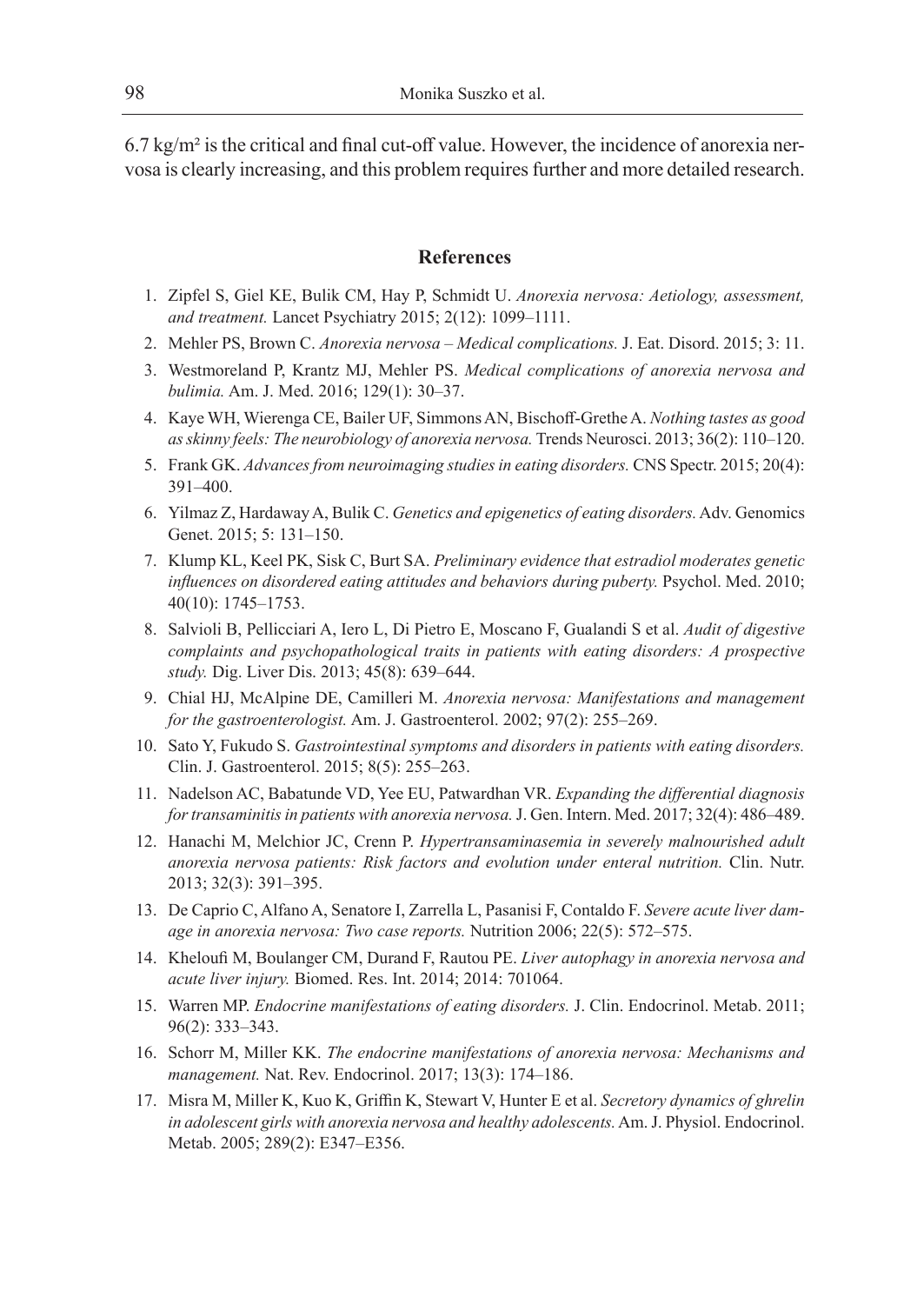- 18. Misra M, Klibanski A. *The neuroendocrine basis of anorexia nervosa and its impact on bone metabolism.* Neuroendocrinology 2011; 93(2): 65–73.
- 19. Misra M, Miller KK, Almazan C, Ramaswamy K, Lapcharoensap W, Worley M et al. *Alterations in cortisol secretory dynamics in adolescent girls with anorexia nervosa and effects on bone metabolism.* J. Clin. Endocrinol. Metab. 2004; 89(10): 4972–4980.
- 20. Grinspoon SK, Baum HB, Peterson S, Klibanski A. *Effects of rhIGF-I administration on bone turnover during short-term fasting.* J. Clin. Invest. 1995; 96(2): 900–906.
- 21. Misra M, Miller KK, Kuo K, Griffin K, Stewart V, Hunter E et al. *Secretory dynamics of leptin in adolescent girls with anorexia nervosa and healthy adolescents.* Am. J. Physiol. Endocrinol. Metab. 2005; 289(3): E373–E381.
- 22. Arcelus J, Mitchell AJ, Wales J, Nielsen S. *Mortality rates in patients with anorexia nervosa and other eating disorders. A meta-analysis of 36 studies.* Arch. Gen. Psychiatry 2011; 68(7): 724–731.
- 23. Eckert ED, Halmi KA, Marchi P, Grove W, Crosby R. *Ten-year follow-up of anorexia nervosa: Clinical course and outcome.* Psychol. Med. 1995; 25(1): 143–156.
- 24. Zipfel S, Löwe B, Reas DL, Deter HC, Herzog W. *Long-term prognosis in anorexia nervosa: Lessons from a 21-year follow-up study.* Lancet 2000; 355(9205): 721–722.
- 25. Nakamura M, Yasunaga H, Shimada T, Horiguchi H, Matsuda S, Fushimi K. *Body mass index and in-hospital mortality in anorexia nervosa: Data from the Japanese Diagnosis Procedure Combination database.* Eat. Weight Disord. 2013; 18(4): 437–439.
- 26. Rigaud D, Tallonneau I, Brindisi MC, Vergès B. *Prognosis in 41 severely malnourished anorexia nervosa patients.* Clin. Nutr. 2012; 31(5): 693–698.
- 27. Hebebrand J, Himmelmann GW, Herzog W, Herpertz-Dahlmann BM, Steinhausen HC, Amstein M et al. *Prediction of low body weight at long-term follow-up in acute anorexia nervosa by low body weight at referral.* Am. J. Psychiatry 1997; 154(4): 566–569.
- 28. Kawai K, Yamashita S, Yamanaka T, Gondo M, Morita C, Nozaki T et al. *The longitudinal BMI pattern and body composition of patients with anorexia nervosa who require urgent hospitalization: A case control study.* Biopsychosoc. Med. 2011; 5: 14.
- 29. El Ghoch M, Pourhassan M, Milanese C, Müller MJ, Calugi S, Bazzani PV et al. *Changes in lean and skeletal muscle body mass in adult females with anorexia nervosa before and after weight restoration.* Clin. Nutr. 2017; 36(1): 170–178.
- 30. El Ghoch M, Calugi S, Chignola E, Bazzani PV, Dalle Grave R. *Body mass index, body fat and risk factor of relapse in anorexia nervosa.* Eur. J. Clin. Nutr. 2016; 70(2): 194–198.
- 31. Frølich J, Palm CV, Støving RK. *To the limit of extreme malnutrition.* Nutrition 2016; 32(1): 146–148.
- 32. Polito A, Fabbri A, Ferro-Luzzi A, Cuzzolaro M, Censi L, Ciarapica D et al. *Basal metabolic rate in anorexia nervosa: Relation to body composition and leptin concentrations.* Am. J. Clin. Nutr. 2000; 71(6): 1495–1502.
- 33. Bando N, Watanabe K, Tomotake M, Taniguchi T, Ohmori T. *Central pontine myelinolysis associated with a hypoglycemic coma in anorexia nervosa.* Gen. Hosp. Psychiatry 2005; 27(5): 372–374.
- 34. Taguchi H, Enzan H, Shibuya K, Sato H, Ikeda H, Hara H et al. *Gelatinous transformation of the bone marrow in anorexia nervosa: Report of two cases.* Journal of the Japan Society Reticuloendothelial System 1990; 30(3): 193–199.